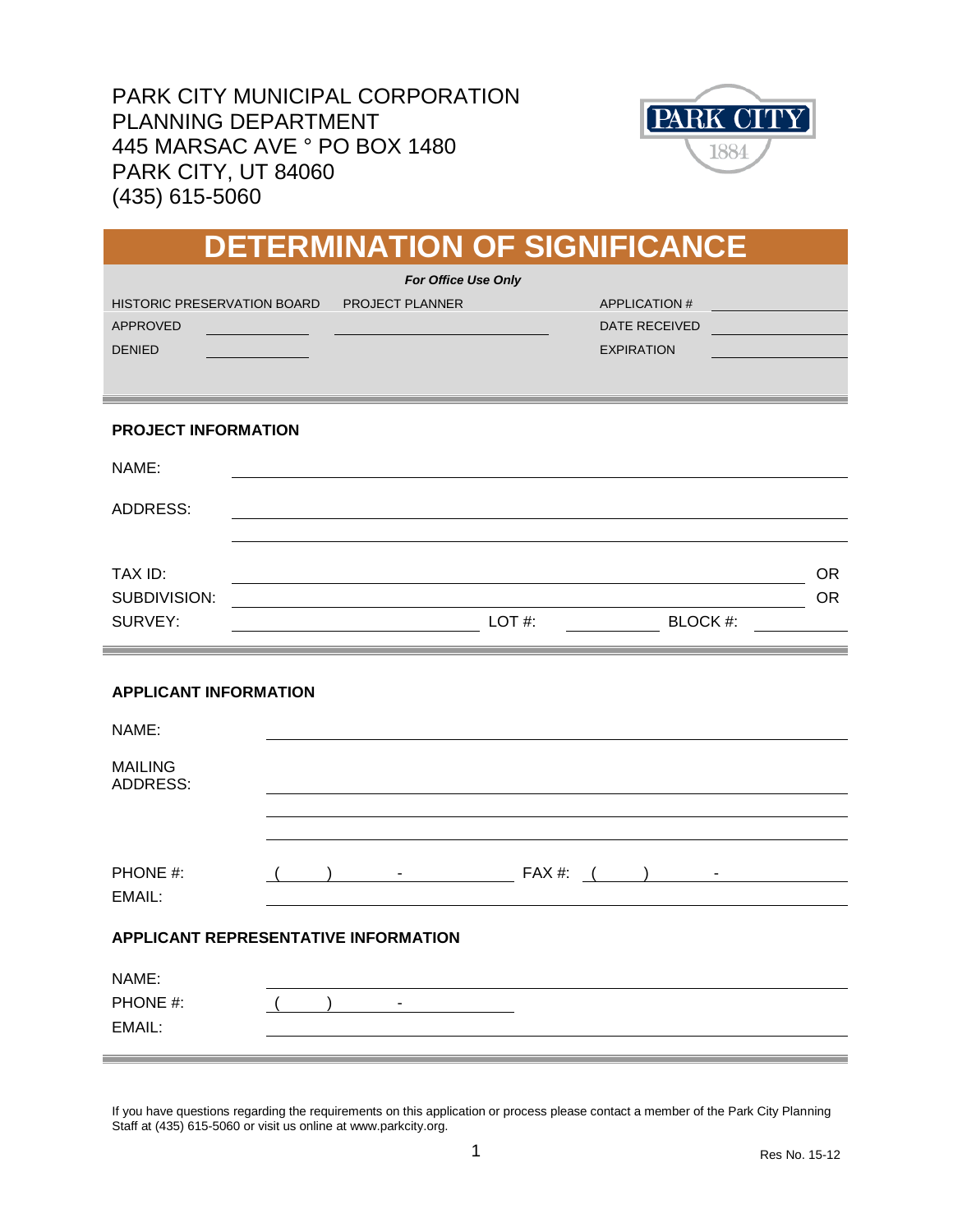**SUBMITTAL REQUIREMENTS – All of the following items must be included in order for the Planning Department to take the application.** 

- 1. Completed and signed application form.
- 2. Application and review fees \$350 per structure
- 3. Four (4) photographs of the property; one of each building face
- 4. Written history of the project (detailed description of the building). Including a list of previous property owners and their dates of occupancy, the date of original construction, the dates of any major renovations or remodels, and any other relevant information.
- 5. A written summary, and any supporting documents, outlining the details of why the structure is or is not significant, based on Land Management Code (LMC) 15-11-10.
- 6. Current title report with an issue date no longer than 30 days from the application submittal date.
- 7. Notice Requirements- Two(2) sets of stamped, addressed #10 size business envelopes for property owners within 100 feet of the proposed project.
	- List of property owners' names and addressed as described above.
	- Envelopes (example given below of proper addressing) with mailing labels and stamps affixed. Do not include a return address. Do not use metered postage.



*Please note that should the property be removed or added to the Park City Historic Sites Inventory (HSI), staff will need to amend LMC 15-11-10.* 

If you have questions regarding the requirements on this application or process please contact a member of the Park City Planning Staff at (435) 615-5060 or visit us online at www.parkcity.org.